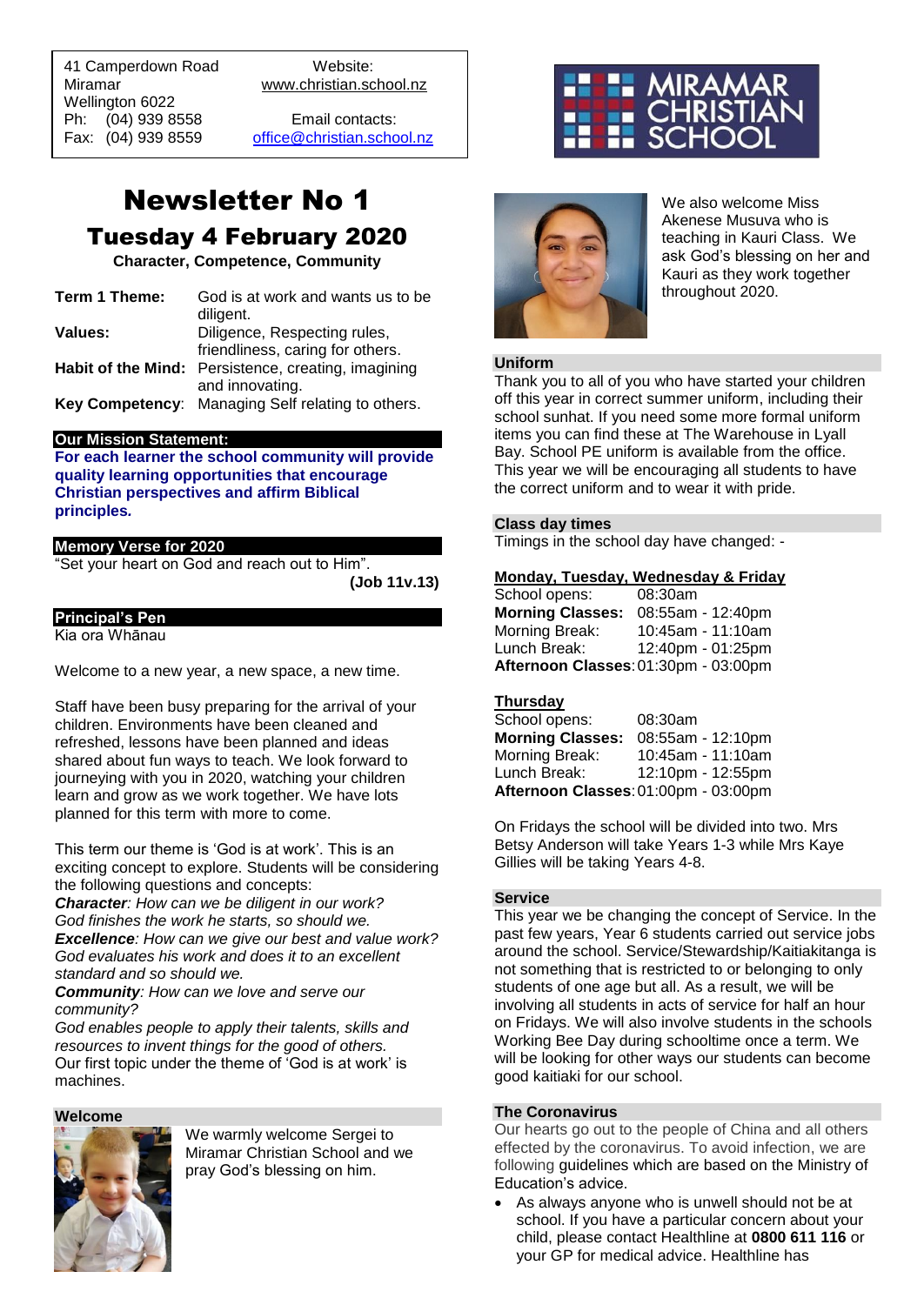translators and interpreters available 24/7 in 150 languages and they do have Mandarin and Cantonese speaking staff available.

- If your child attends school while showing symptoms and may have a communicable disease, we will ask you to come and collect them and keep them at home for the infectious period (Section 19 Education Act).
- For any child who may be at high risk of exposure because they have recently been to WUHAN OR HUBEI or have been in close contact with someone confirmed with the virus, we ask that they start of their school year after being 14 days after school starts.

Please note we will be encouraging students to use good hygiene practices. Further to this please be assured that each day our cleaners' clean bathrooms and kitchen areas using HyperClean, a hydrogen peroxide cleaner that is very effective at killing bacteria and pathogens. Hydrogen peroxide is a well-recognised sanitiser, which is also environmentally responsible as it breaks down to water and oxygen.

#### **Changes in Peniel Fees 2020**

This year there has been a slight increase in Peniel fees. Fees increase to counter the effect of inflation.

| <b>No. of Students</b> | <b>Annual Dues</b> | Payment in full by<br>28 February<br>(10% discount) | 1 payment at the<br>start of each term |
|------------------------|--------------------|-----------------------------------------------------|----------------------------------------|
| 1 Student              | \$680.00           | \$612.00                                            | \$170.00                               |
| 2 Students             | \$1224.00          | \$1101.00                                           | \$306.00                               |
| 3 Students             | \$1836.00          | \$1652.00                                           | \$459.00                               |
| 4 Students             | \$2448.00          | \$2203.00                                           | \$612.00                               |

#### **2020 Beginning School Church Service**

Please note in your diary our beginning school church service will take place at **Gateway Baptist Church** on **Sunday 23 February** at **10am**.

#### **Digital Citizens Agreement**

Sometime this week, a copy of the Digital Citizen Agreement will come home with your child for signing. Before allowing your child to sign this agreement, please read through it with your child checking they understand what it means.

#### **Prayer points: -**

#### **Thank God:**

- For 2019 and all that happened during this time.
- For refreshing brought by our summer break.
- For those who are committed to Christian Education and support us faithfully.
- For God's faithfulness to Miramar Christian School for the last 41 years.

#### **Please pray:**

- For people effected by the coronavirus.
- There would be a positive ripple effect, for our school, from the work of 2019.
- That Miramar Christian School would be a blessing to the community.
- For a volunteer to complete grant applications on behalf of Miramar Christian School.
- That 2020 would be a year marked with joy in the Miramar Christian Community
- For God's wisdom, anointing and blessing on the work of our teaching staff, Principal and office manager.
- For a great welcome for Akenese Musuva as she begins at Miramar Christian School.
- For our prayer students and their families: **Week 1:** Jedidah, Mary, Divya **Week 2:** Tanikah, Kate, Raiden

Thank you for your commitment and prayers.

Ka nui tēnei **Kaye Gillies Principal**

### SCHOOL DIARY

| <b>Every Mon</b>     | Assembly 2:30pm                           |  |  |
|----------------------|-------------------------------------------|--|--|
| <b>Every Wed</b>     | Subway ordered lunch (optional)           |  |  |
| <b>Every Wed/Fri</b> | Wheels Day / Wear PE Uniform              |  |  |
| <b>Every Thurs</b>   | Technicraft (Yrs 7-8)                     |  |  |
| <b>Every Fri</b>     | Music Lessons, 8:30am - 10:00am           |  |  |
| <b>Every Sun</b>     | 10am Gateway Baptist Church - all welcome |  |  |
| Feb                  |                                           |  |  |
| Tues 4 Feb           | First day of school - Term 1, 2020        |  |  |
| Tues 4 Feb           | Assembly 2:30pm                           |  |  |
| Wed 12 Feb           | Vision/Hearing Testing - Y1's & Y7's      |  |  |
| Wed 12 Feb           | Kelly Sports @ MCS p.m.                   |  |  |
| Fri 14 Feb           | <b>Girls Futsal Tournament</b>            |  |  |
| Tues 18 Feb          | Meet the Teacher (early evening)          |  |  |
| Wed 19 Feb           | Kelly Sports @ MCS p.m.                   |  |  |
| Fri 21 Feb           | Y4-8 Miramar Library Visit 11:30am        |  |  |
| Sun 23 Feb           | School Church Service, 10am at Gateway    |  |  |
| Mon 24 Feb           | BoT Mtg, 6pm, Staffroom                   |  |  |
| Tues 25 Feb          | Assembly 2:30pm                           |  |  |
| Wed 26 Feb           | Kelly Sports @ MCS p.m.                   |  |  |
| Fri 28 Feb           | Energise a.m.                             |  |  |
| Fri 28 Feb           | Mufti Day                                 |  |  |
| Mar                  |                                           |  |  |
| Mon 2 Mar            | Teacher Only Day - No School              |  |  |
| Tues 3 Mar           | Term 1 starts 9am                         |  |  |
| Wed 4 Mar            | Kelly Sports @ MCS p.m.                   |  |  |
| Fri 6 Mar            | Energise a.m.                             |  |  |
| Sun 8 Mar            | MCS @ Newtown Festival                    |  |  |
| Mon 9 Mar            | Shared Assembly 2:15pm                    |  |  |
| Tues 10 Mar          | <b>MCS Open Day</b>                       |  |  |
| Wed 11 Mar           | Kelly Sports @ MCS p.m.                   |  |  |
| Wed 18 Mar           | Kelly Sports @ MCS p.m.                   |  |  |
| Fri 20 Mar           | Y4-8 Miramar Library Visit 11:30am        |  |  |
| Mon 23 Mar           | BoT Mtg, 6pm, Staffroom                   |  |  |
| Mon 23 Mar           | Shared Assembly 2:15pm                    |  |  |
| Wed 25 Mar           | Kelly Sports @ MCS p.m.                   |  |  |
| Fri 27 Mar           | Mufti Day                                 |  |  |
| Apr                  |                                           |  |  |
| Wed 1 Apr            | Kelly Sports @ MCS p.m.                   |  |  |
| Mon 6 Apr            | Shared Assembly 2:15pm                    |  |  |
| Thurs 9 Apr          | Term 1 ends (3pm)                         |  |  |